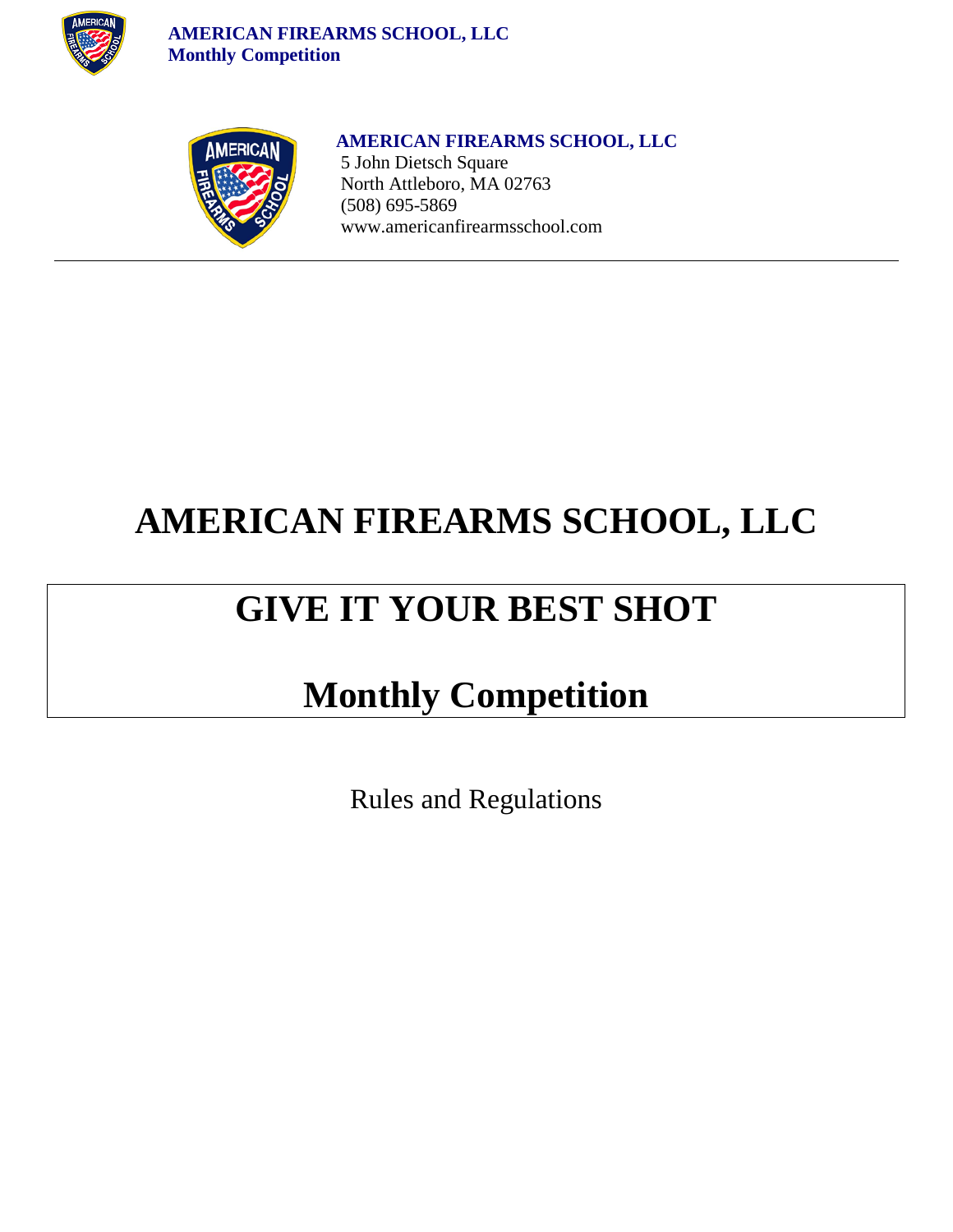

#### **Purpose**

To enhance personal marksmanship skills through friendly and safe competition. The AFS monthly Competitions will be in accordance with NRA Conventional Pistol competition (more commonly known as Bullseye). All fired shots will be taken standing, timed, and with iron sights.

#### **Give it your best shot. One target per day**

Each Competition takes place over a full month. Results are tallied and prizes awarded shortly thereafter. Shooters may compete only one time per day. New contest starts at the first of each month.

- Target must be a Competition Target (see attached)
- Shooter announces in advance to AFS range officer that his next Target is "live"
- Shooting must be witnessed and target signed by an AFS Range Officer
- Competition is for pistols and revolvers only (any caliber)
- Target must be at 10 yards (30 feet)
- "Iron Sights" must be used (no scopes, red dots, etc.)
- Total of 5 rounds per day will be fired (in a 30 second time limit)
- Shooter must be in the standing position
- Shooter can use either one hand or two
- Shooting must be unsupported from any benches, walls, etc.

#### **Monthly Prizes**

(1) annual AFS membership and bragging rights!

### **Costs**

Included in Range Time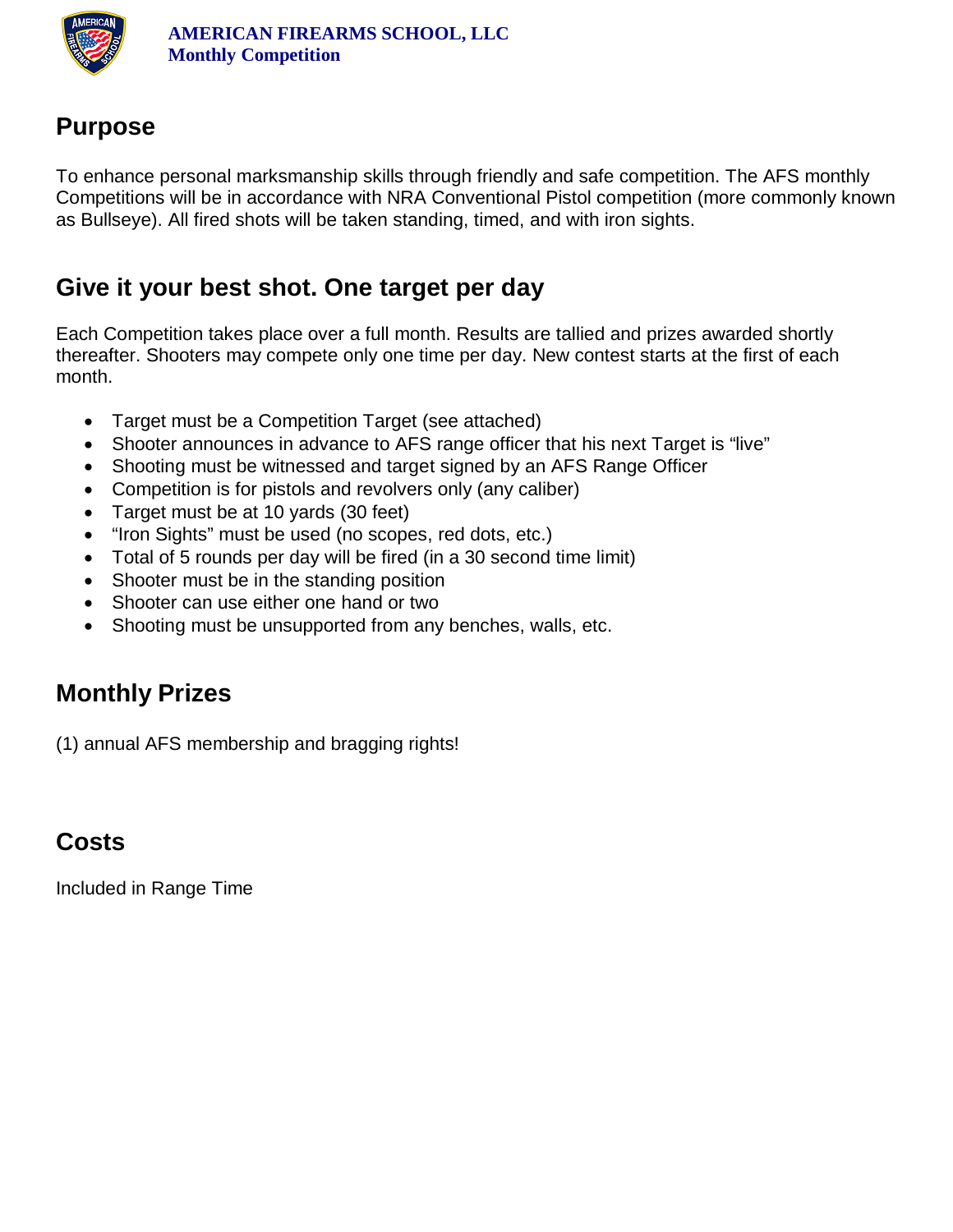

#### **Safety First**

All range rules must be followed at all times. All safety rules are governed by the Range Rules of AFS. The Range Safety Officer (RSO) has ultimate say in regards to safety, range conditions, and any other non-competition related issues at the time of the matches.

All Participants have the capability of calling for a "CEASE FIRE" if conditions dictate.

The AFS waiver form is required to be filled out and kept on file for all competitors. Your signature shows you have read it carefully and understand the dangers and risks involved with firearms.

#### **Permitted firearms**

Any safe operating center fire (CF) pistol or revolver, including .22 caliber, may be used.

#### **Competition Procedures**

A competitor may "practice" shooting on their own targets prior to firing on the "official" AFS target used for the competition. Only one (1) "official" target will be supplied/purchased per shooter per day.

A competitor's first fired "official" target on a given day must be "for the record."

Shooters electing to shoot must ensure that each score card is clearly marked to indicate whether the shooter has an individual membership or is in another category (shooting as a non-member or on a corporate membership).

Completed score cards are to be turned in to the front counter as soon as possible after the shooting is completed. Score cards must be turned in the same day they are fired. The score card must be signed by the shooter and the scorer. Score cards not properly completed may be voided. Score cards must be legible.

#### **Scoring Disputes**

An additional AFS employee (who need not have witnessed the shooting) shall serve as "referee" whenever the competitor and scorer cannot agree on the scoring of a target. The "referee" shall have the final say and his or her score will count as the daily score.

Any matter not specifically covered by AFS or competition rules, shall be governed under current NRA CONVENTIONAL PISTOL RULES. A copy of which can be found on line.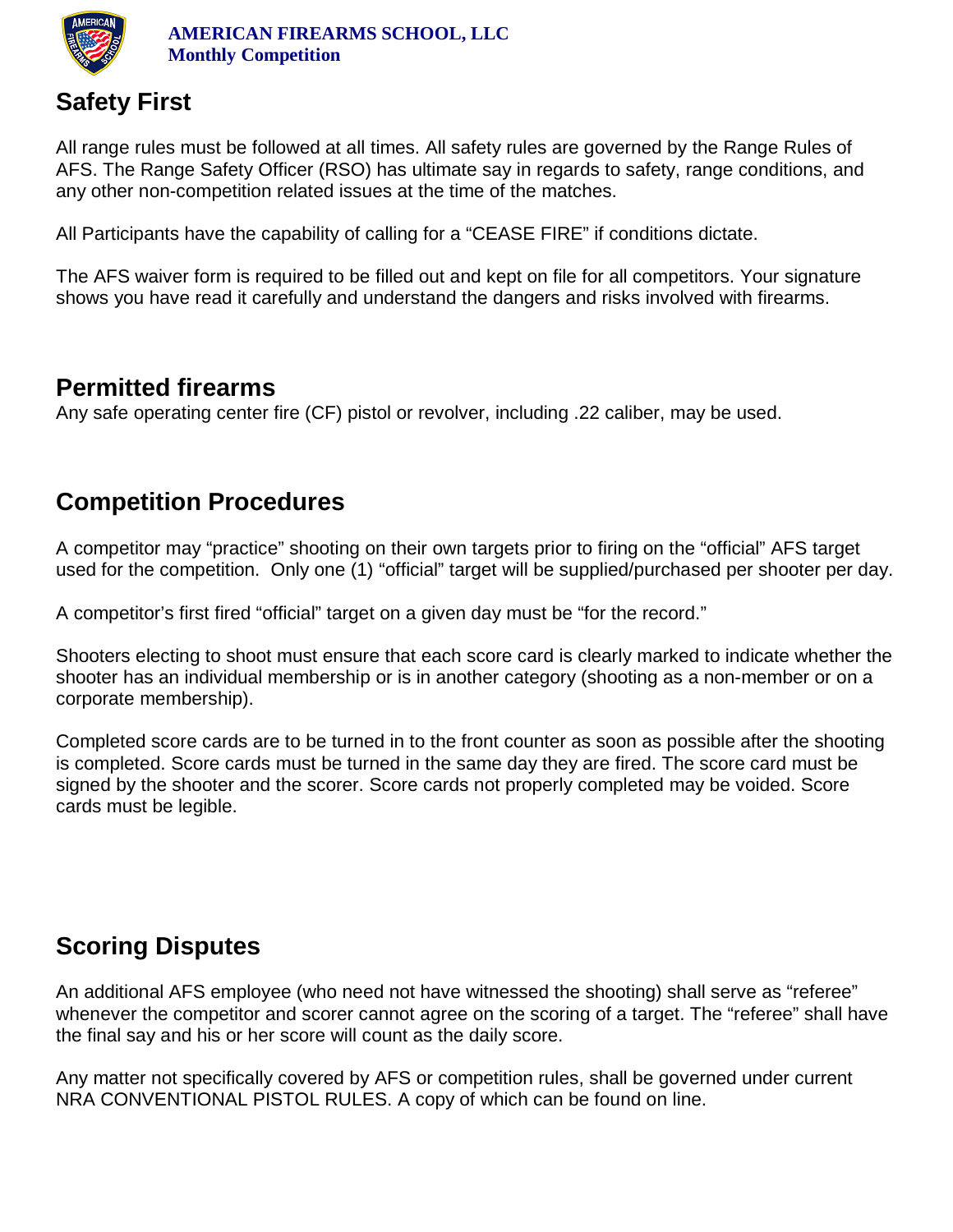

#### **Other Conditions and rules**

AFS Employees and their family members may not enter.

Rules and rulings are solely in the discretion of AFS. Its sole commitment is to award the \$2,000 in prizes. It reserves the right to cancel the Competition or to change its rules prior to the start of any month.

These monthly contests are intended as a bona fide competition which tests skills and which also rewards persistent training for those who enter frequently. It is not a lottery or game of chance.

AFS will maintain a log of all competitors and the days they have shot in a monthly competition. If you are an out of state shooter coming to AFS with your pistol to participate in the competition, AFS will separately certify your attendance for that purpose on request.

The competition will be fired every day of the week during business hours, unless weather conditions, mechanical failure of range equipment or some unusual condition that makes firing impractical. The AFS staff will make every attempt possible to notification of a cancellation as soon as it is known.